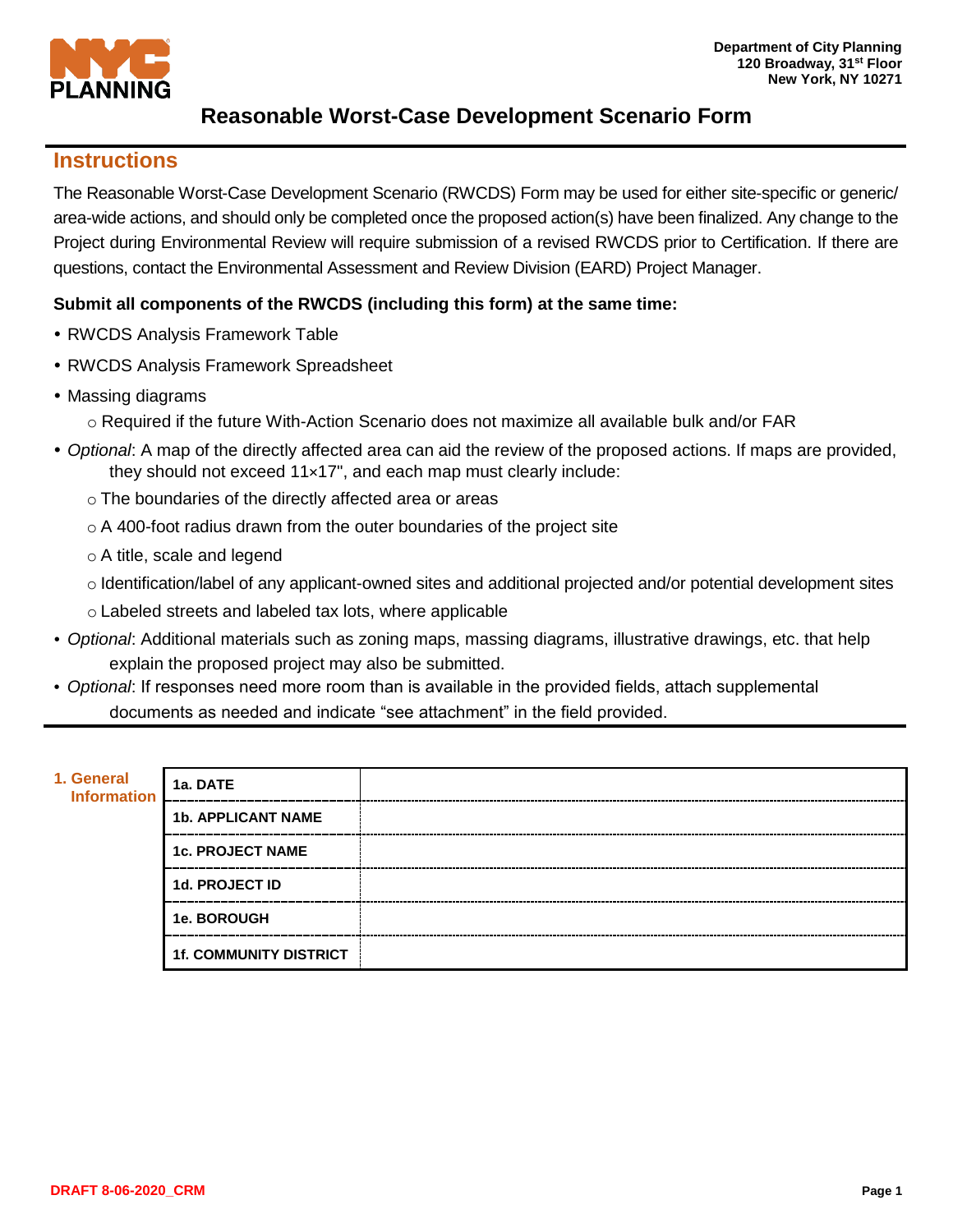

| 2. Project<br><b>Description</b> | 2a. HAS THE PROJECT CHANGED SINCE SUBMISSION OF THE PRE-APPLICATION STATEMENT (PAS)?:                                                                                                                                                                                                                                                                                                                                                                                                                                         |  |  |  |
|----------------------------------|-------------------------------------------------------------------------------------------------------------------------------------------------------------------------------------------------------------------------------------------------------------------------------------------------------------------------------------------------------------------------------------------------------------------------------------------------------------------------------------------------------------------------------|--|--|--|
|                                  | 2b. IDENTIFY AND DESCRIBE THE EXISTING CONDITIONS OF ALL AREAS AFFECTED BY THE PROPOSED<br>ACTIONS. Ensure that description below accounts for any changes since submission of the PAS.                                                                                                                                                                                                                                                                                                                                       |  |  |  |
|                                  | 2c. DESCRIBE THE PROPOSED PROJECT FACILITATED BY THE PROPOSED ACTIONS                                                                                                                                                                                                                                                                                                                                                                                                                                                         |  |  |  |
|                                  | Be sure to describe the proposed project's/development's following information:<br>• number of affordable dwelling units and mechanism<br>overall gross square footage<br>$\bullet$<br>for providing affordable units (e.g. MIH)<br>all proposed land uses (in gsf per land use)<br>٠<br>• number of parking spaces<br>overall height<br>• new curb cuts (where applicable)<br>number of stories<br>number of buildings included in the proposed<br>$\bullet$<br>number of dwelling units<br>project/development<br>$\bullet$ |  |  |  |
|                                  | 2d. WILL CONSTRUCTION BE DONE IN MULTIPLE PHASES?<br>Indicate single phase, multiple phases, or not applicable.                                                                                                                                                                                                                                                                                                                                                                                                               |  |  |  |
|                                  | 2e. WHAT IS THE PROPOSED ANALYSIS YEAR OF THE PROPOSED ACTION?                                                                                                                                                                                                                                                                                                                                                                                                                                                                |  |  |  |
|                                  |                                                                                                                                                                                                                                                                                                                                                                                                                                                                                                                               |  |  |  |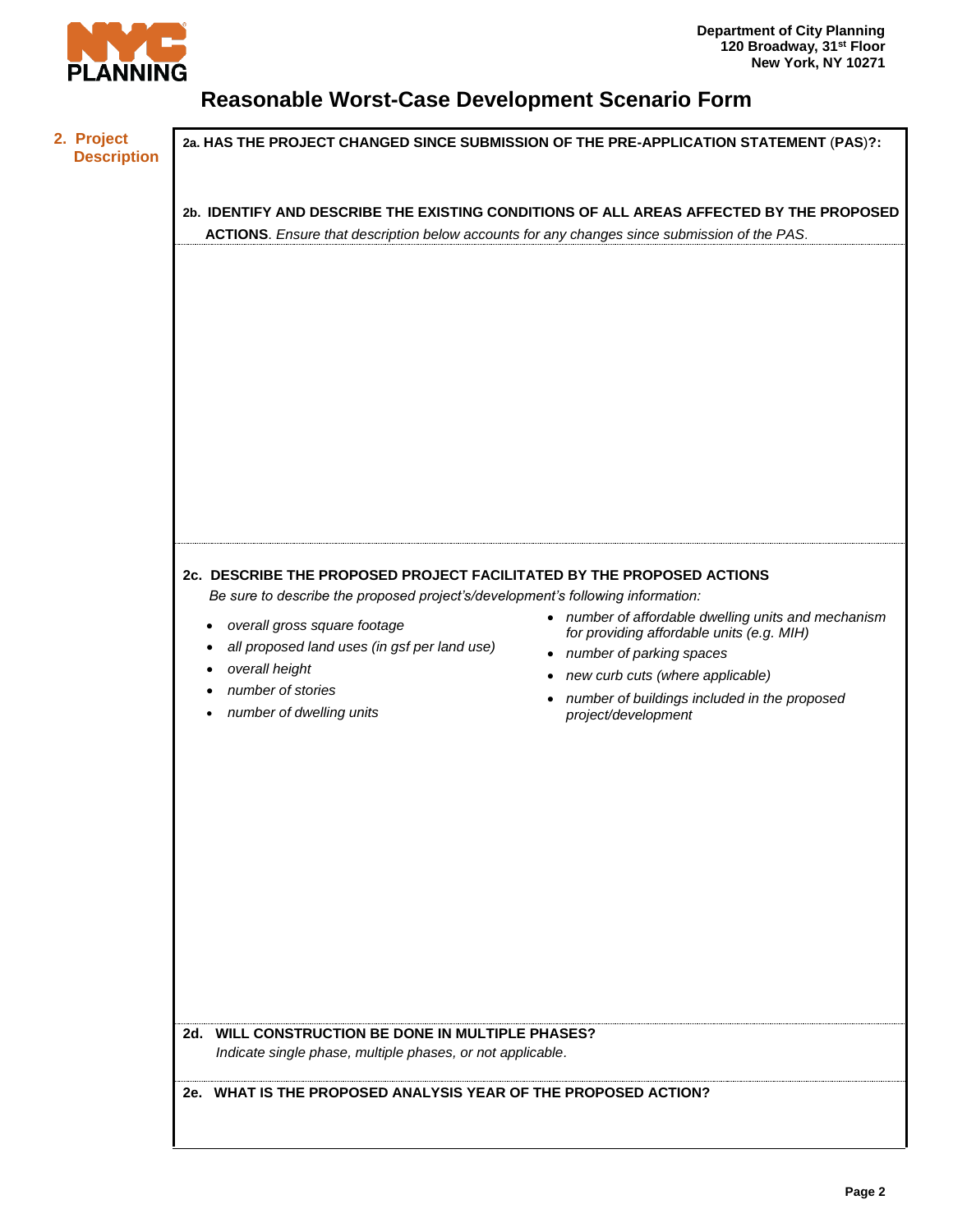

## **2f. EXPLAIN THE RATIONALE BEHIND THE ANALYSIS YEAR.**

*Please explain how the Analysis Year was determined while considering the following information:* 

- *Intended construction duration and phasing*
- *The Application review period (and ULURP process, if applicable)*
- *All of the Projected Development Sites*

### **2g. HISTORY OF SITES WITHIN THE PROJECT AREA**

*Providing history allows NYC Planning to analyze potential CEQR analysis sections/chapters, as well as development trends and previous environmental review assumptions.* 

*Summarize any prior rezonings or discretionary City Planning Commission approvals providing the following information. You can paste links to supporting documents in the text box below.* 

- *ULURP and CEQR application numbers, if available*
- *Former site uses*
- *Large scale development plans*
- *Urban renewal plans*
- *Mitchell Lama site plans, or other site controls*
- *Easements*
- *Restrictive declarations*
- *(e) designations, historic or other designations, etc.*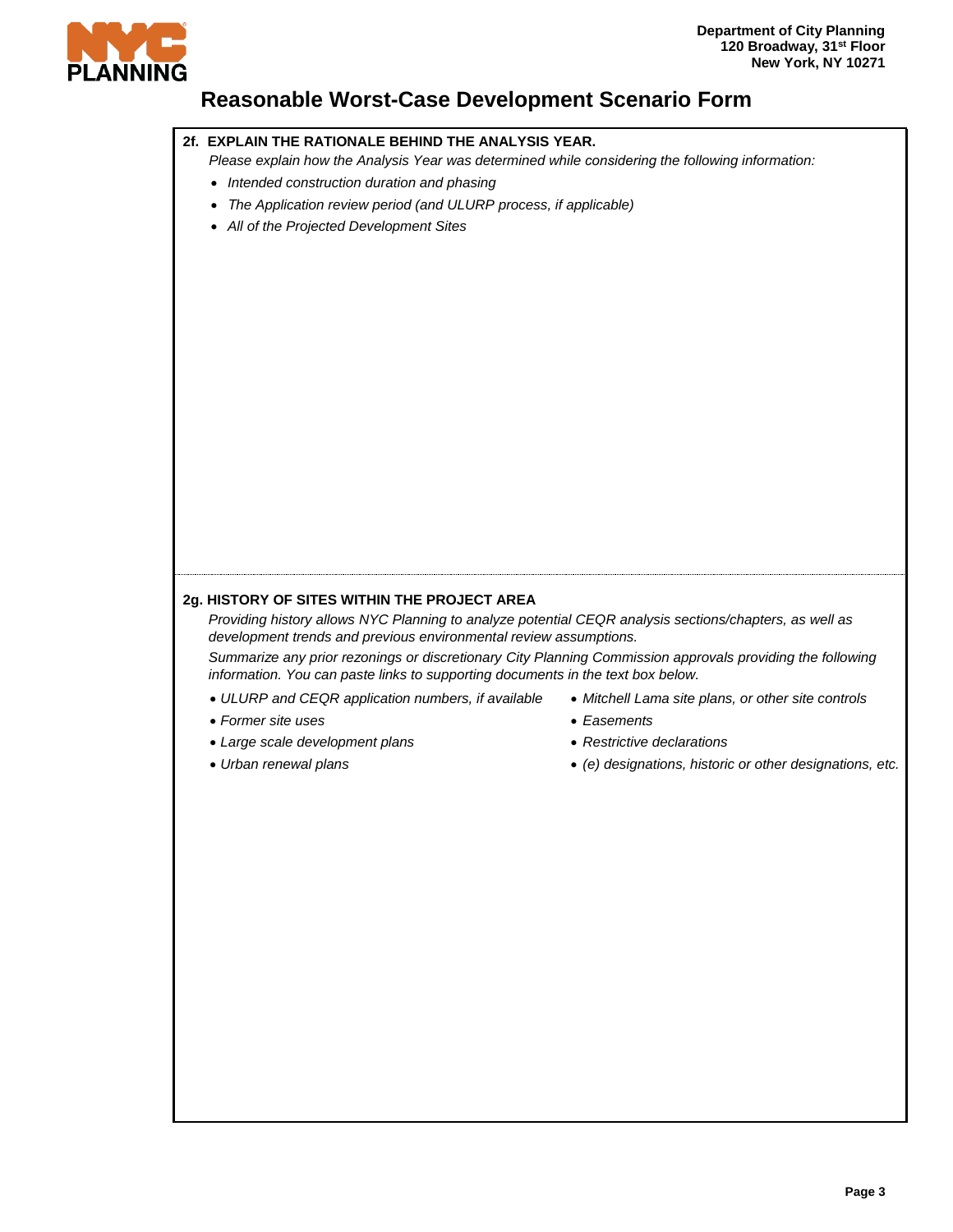

| 3a. DESCRIBE THE PURPOSE AND NEED FOR ALL THE PROPOSED ACTIONS.<br>Refer to Chapter 2, page 2-2 of the CEQR Technical Manual. If multiple actions are sought, please address<br>each action individually. |  |  |  |  |
|-----------------------------------------------------------------------------------------------------------------------------------------------------------------------------------------------------------|--|--|--|--|
| 3b. DOES THE PROPOSED ACTION(S) INCLUDE A ZONING TEXT<br><b>AMENDMENT FOR MIH?</b>                                                                                                                        |  |  |  |  |
| 3c. DOES THE APPLICANT PLAN TO DEVELOP A 100% AFFORDABLE<br><b>HOUSING DEVELOPMENT?</b>                                                                                                                   |  |  |  |  |
| 3d. IS THE APPLICANT SEEKING ACTIONS FROM OTHER<br><b>CITY/STATE/FEDERAL AGENCIES?</b><br>Note that financing for affordable housing is considered an action.                                             |  |  |  |  |
| 3e. IF THE ANSWER TO 3d IS YES, WHICH ACTIONS FROM OTHER AGENCIES ARE SOUGHT?                                                                                                                             |  |  |  |  |
|                                                                                                                                                                                                           |  |  |  |  |
|                                                                                                                                                                                                           |  |  |  |  |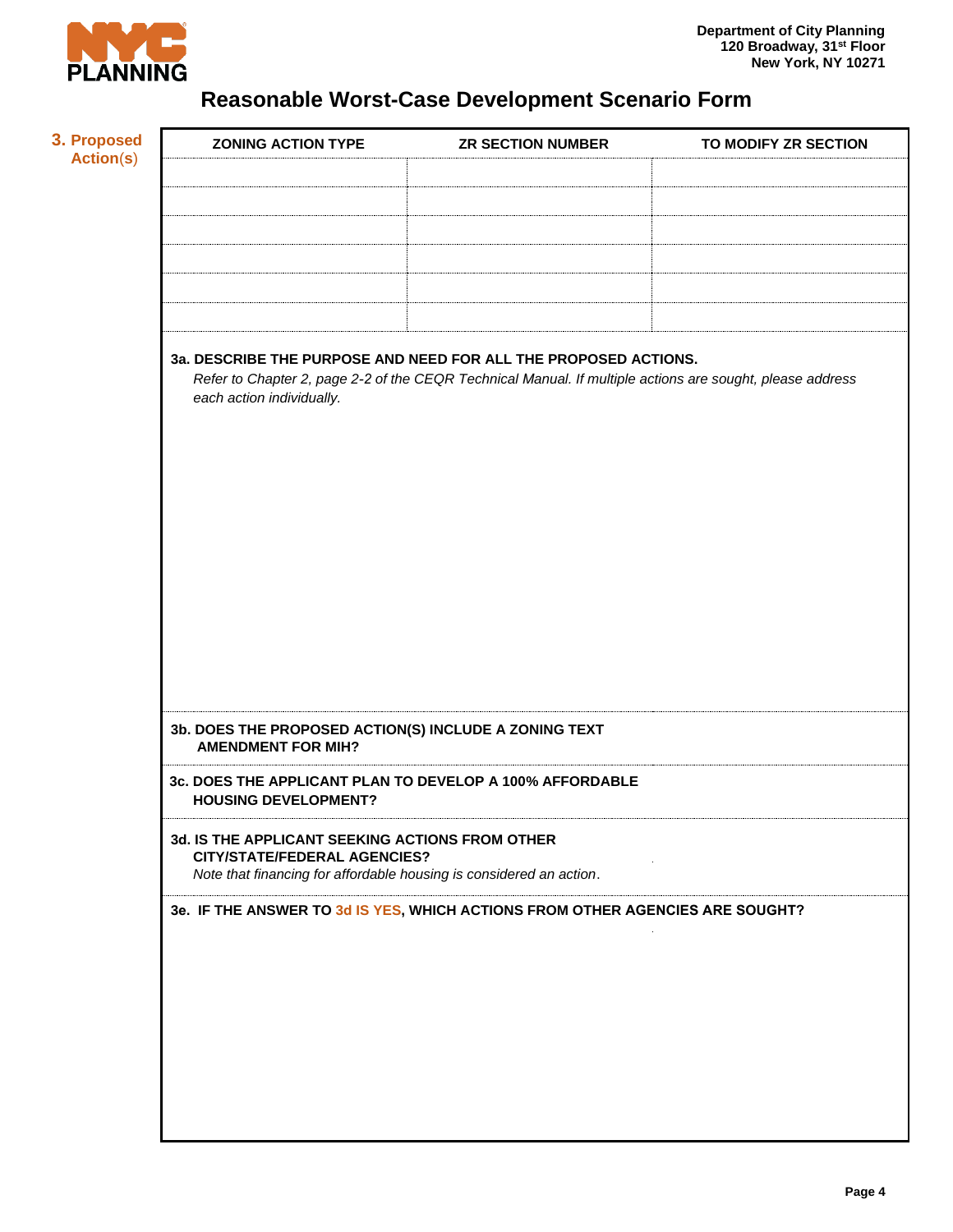

## **4. Analysis DESCRIBE THE DEVELOPMENT ASSUMPTIONS.**

*These assumptions could be the result of existing conditions, local policies, etc.* 

*Consider the guidance on soft site criteria provided in the CEQR Technical Manual Chapter 2, "Establishing the Analysis Framework" (pages 2-6 and 2-7, 2-10 and 2-11), in conjunction with neighborhood-specific trends in the "Study Area". Summarize the criteria used to identify soft sites while including the following information:* 

- *Rationale for selecting Projected Development Sites and Potential Development Sites*
- *Possible use conversions*
- *Expansions or sites with bulk or uses that would be legalized in the future with the Proposed Actions*
- *Other Sites that may be excluded from the analysis, if applicable (e.g., rent stabilized residential buildings, which are difficult to legally demolish due to tenant relocation requirements)*

*Please note that dwelling unit sizes typically range between 850 – 1,000 gsf.*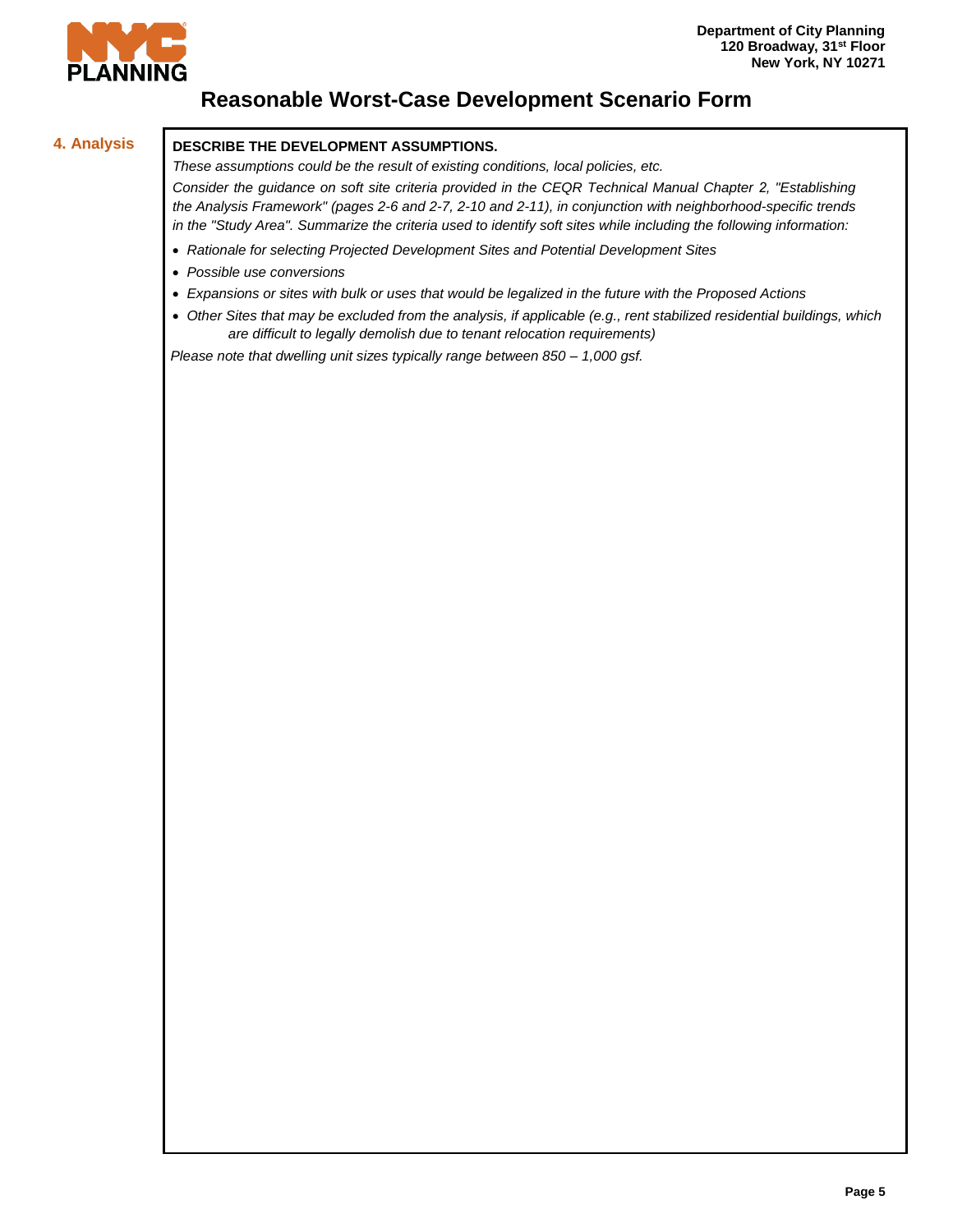

#### **5. No-Action Scenario**

**5a. IS THE NO-ACTION SCENARIO THE SAME AS THE EXISTING CONDITIONS?**

*If no development is expected to reasonably occur within the Project/Affected Area absent the Proposed Action(s) or other discretionary approvals, assume that existing conditions would remain unchanged in the future No-Action Scenario. (Refer to CEQR Technical Manual, Chapter 2 (page 2-5) and base this section on the RWCDS Analysis Framework Spreadsheet)*

**5b. DESCRIBE A FUTURE DEVELOPMENT SCENARIO THAT IS LIKELY AND WOULD REASONABLY OCCUR ABSENT APPROVAL OF THE PROPOSED ACTION(S) (AND OTHER DISCRETIONARY ACTIONS) BY THE ANALYSIS YEAR.** *Include***:** 

- *How all of the development sites(s) in question could reasonably be developed with regard to the underlying zoning district and any other applicable site controls*
- *Each development site's No-Action Scenario gsf and sum of all*
- *All proposed land uses (in gsf per land use)*
- *Overall height, number of stories*
- *Floor area ratio (F.A.R.) and lot coverage*
- *Number of dwelling units (and number of affordable dwelling units, as well as the mechanism for providing affordable units, e.g., MIH)*
- *Number of parking spaces*
- *New curb cuts (where applicable)*
- *Development trends in the neighborhood*
- *Site ownership, etc.*

*If a prior environmental review was conducted on the project/development site, and the projected or potential development sites were assumed as soft sites in the prior environmental review materials, it may be appropriate to assume that the prior project's with-action scenario is this project's/development's future no-action scenario.*

**5c. IF 5a IS YES, SKIP THIS QUESTION. IF 5a IS NO, RESPOND. HOW DID YOU DETERMINE THIS NO-ACTION SCENARIO?**

*If Department of Building (DOB) approvals were granted that support the future No-Action Scenario assumed in the prior section, please indicate that in this summary, and if available, attach the DOB approved plans to this document.*